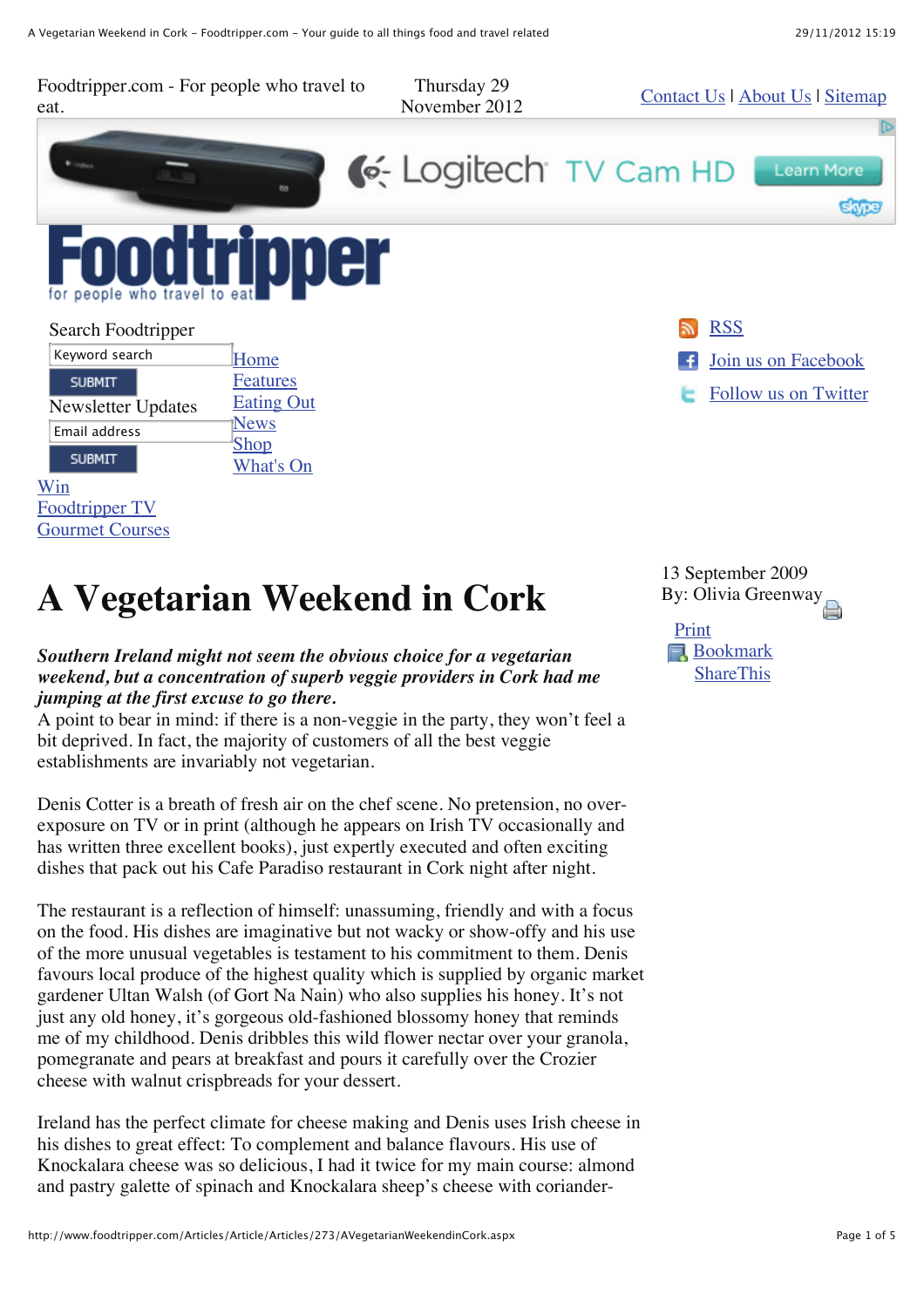**ID** 

**Discover** 



crushed potato and sugar snap peas.

Denis has written three acclaimed cookery books and it would be hard to choose which one to buy; naturally I have all three.

At lunchtime, The Quay is a great choice. This is a daytime cafe run as a cooperative serving home made food. Wooden tables with oilcloth covers and a warren of rooms give the place a homely feel. After you have dithered over your main choice, you have the further complication of choosing from about seven salads. Next door they have a well run whole food shop, in case you're up for more.

There is enough to see and do in Cork itself to keep you occupied for a weekend, whether it's castles, churches or the natural harbour that interests you. If you want to venture outside, there are pretty villages to explore dotted around the coast. The roads are gloriously free of traffic and dropping in to see Macroom, Bantry and Kenmare is a delight.

Gort Na Nain, a few miles south of Cork, is run by market gardener Ultan Walsh who supplies restaurants in the area, including Paradiso. Despite being busy with his vegetables and his bees, he finds time to run his bed and breakfast with his partner Lucy Stewart. Food here is as good as you would get anywhere. The Irish like their breakfast and are a bit more imaginative than we are with our Full English. Why not try homemade chestnut sausages, served with fried





### **EVENTS CALENDAR**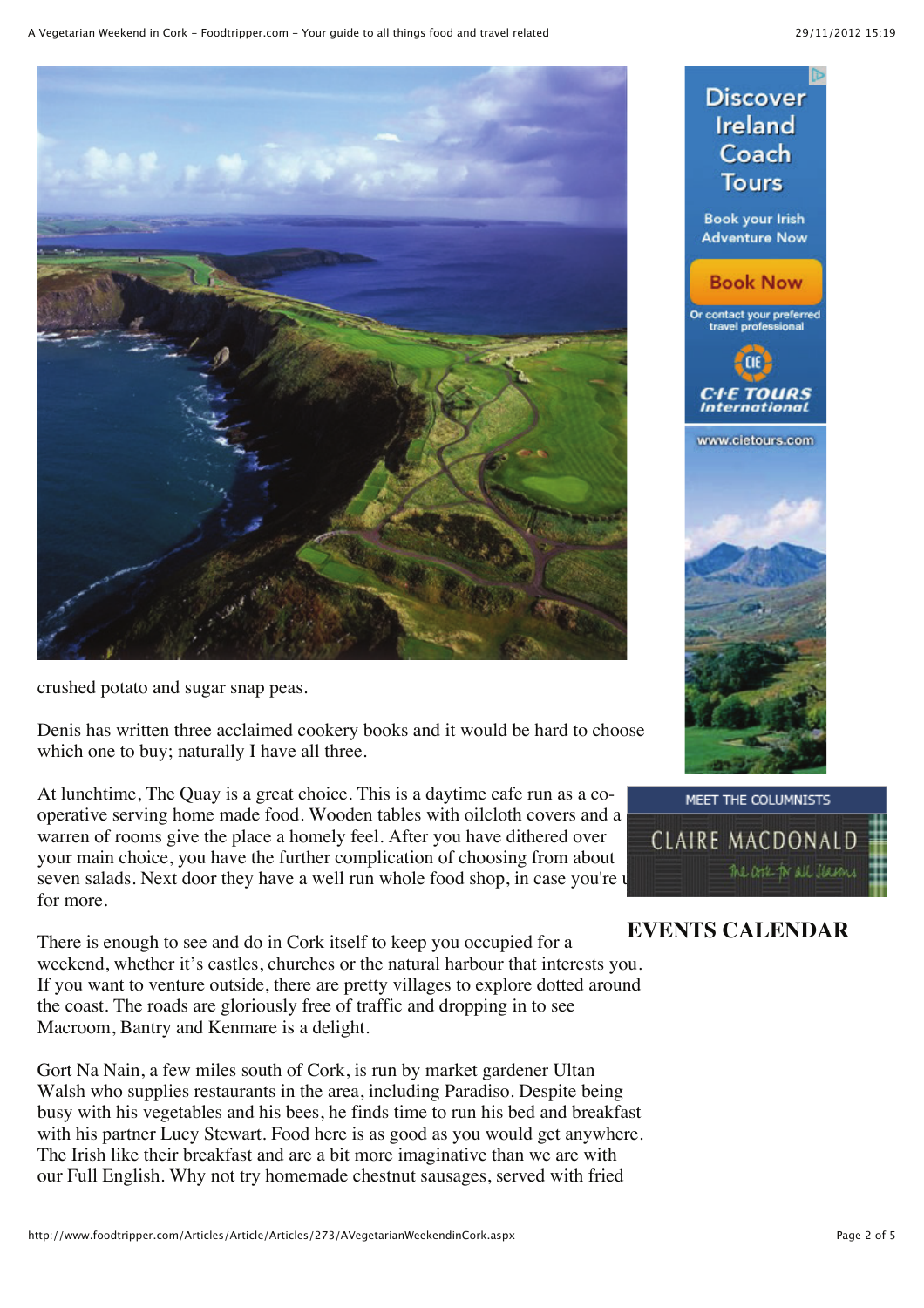potatoes, poached egg and spicy tomato chutney or have drop-scone pancakes with Gort-Na-Nain honey and seasonal soft fruit? Lucy tells me that she cooks the breakfast and they share making the evening meals. Vegetables and fruit are produced to organic standards, supplied from their own farm and they also have their own eggs. Food miles become food yards.

I've read about Irish hospitality, and being the southern cynic I am, thought it was just a lot of blarney, but I have to confess I was wrong. The food isn't bad either.

Café Paradiso www.cafeparadiso.ie 16 Lancaster Quay, Cork city. Tel: 00353 21 4277939 Gort Na Nain www.gortnanain.com Ballyherkin, Nohoval, Kinsale, Co. Cork. Tel: 00353 21 4770647 Quay Co-op www.quaycoop.com 24 Sullivans Quay, Cork city. Tel: 00353 21 4317026

Irish tourist board www.discoverireland.ie

0 Comments | Add a comment

## **ADD A COMMENT**

|  |  |  | Fields marked with $(*)$ are compulsory. |
|--|--|--|------------------------------------------|
|--|--|--|------------------------------------------|

First name \*

Last name \*

Email address \*

(will not be published)

Location (optional)

Comment

SUBMIT COMMENT

Subscribe to Foodtripper.com newsletter?

| Oct |    | Dec                 |    |    |    |         |
|-----|----|---------------------|----|----|----|---------|
|     |    | Mon Tue Wed Thu Fri |    |    |    | Sat Sun |
| 29  | 30 | 31                  | 1  | 2  | 3  | 4       |
| 5   | 6  | 7                   | 8  | 9  | 10 | 11      |
| 12  | 13 | 14                  | 15 | 16 | 17 | 18      |
| 19  | 20 | 21                  | 22 | 23 | 24 | 25      |
| 26  | 27 | 28                  | 29 | 30 | 1  | 2       |
| 3   | 4  | 5                   | 6  |    | 8  | 9       |